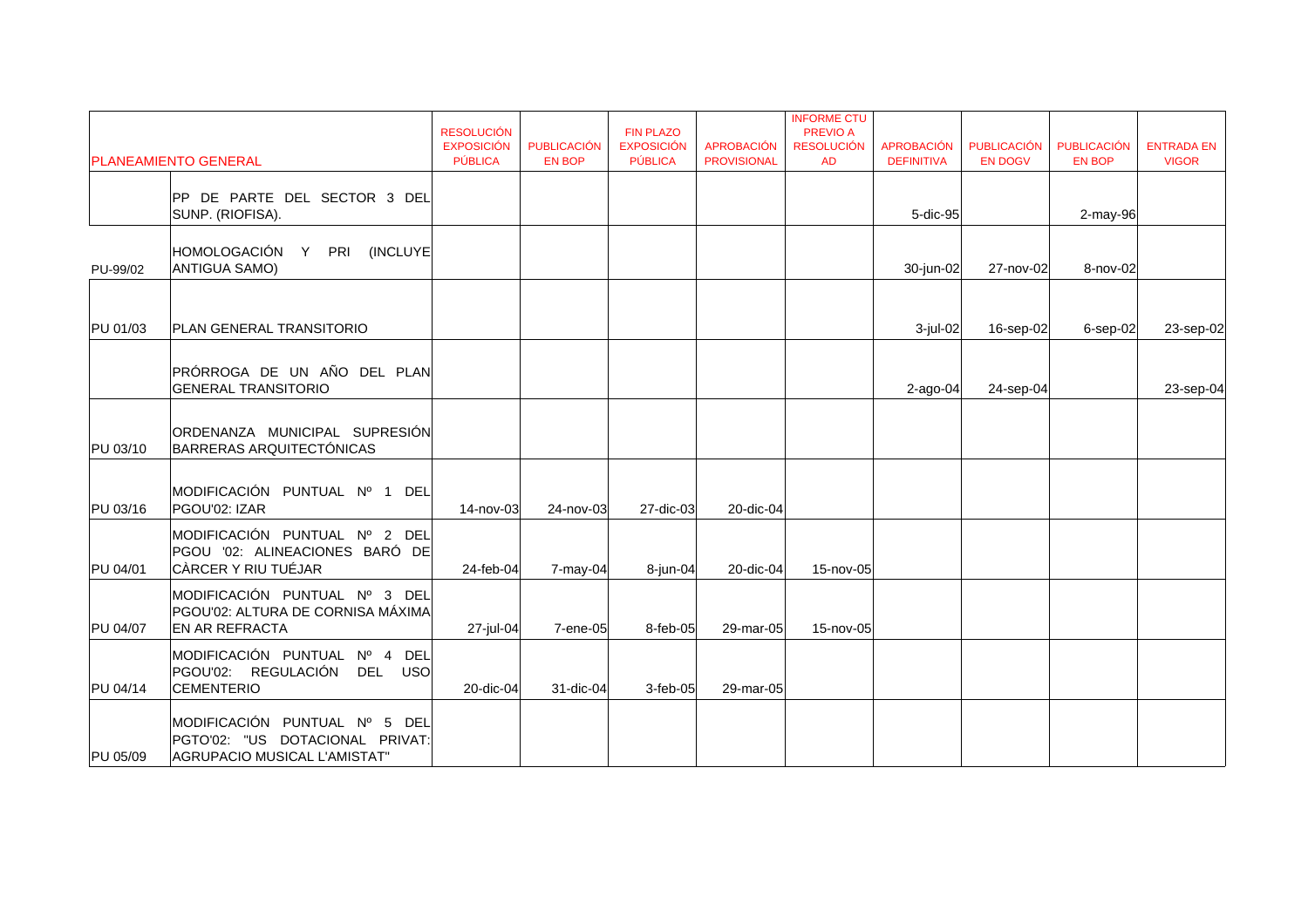| PRI (PAI<br>05/01) | REORDENACIÓN ÁMBITOS AR-05 Y AR-<br>06 |  |  |  |
|--------------------|----------------------------------------|--|--|--|
| PAI 99/11          | <b>PRI EXINAVE</b>                     |  |  |  |
| PAI 04/01          | PRI DE LA CASSOLA DEL REPARTIMENT      |  |  |  |
| PAI 05/01          | PRI MOTOR D'ESPÍ                       |  |  |  |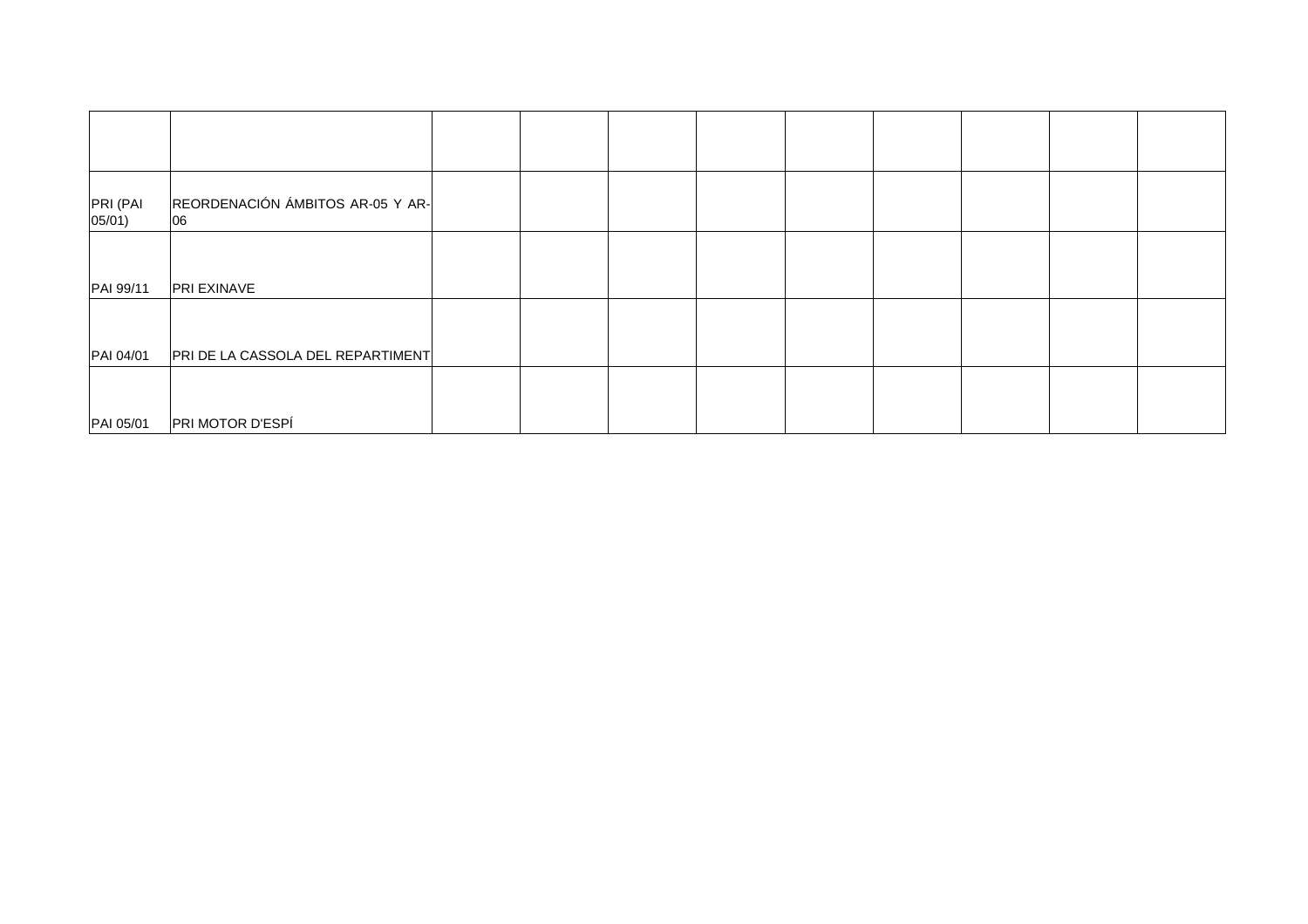|                   | <b>PLANEAMIENTO DE DESARROLLO</b>                                                       | <b>RESOLUCIÓN</b><br><b>EXPOSICIÓN</b><br><b>PÚBLICA</b> | PUBLICACIÓN<br><b>EN BOP</b> | <b>FIN PLAZO</b><br><b>EXPOSICIÓN</b><br><b>PÚBLICA</b> | <b>APROBACIÓN</b><br><b>PROVISIONAL</b> | <b>APROBACIÓN</b><br><b>DEFINITIVA</b> | <b>PUBLICACIÓN</b><br><b>EN DOGV</b> | PUBLICACIÓN<br><b>EN BOP</b> | <b>ENTRADA EN</b><br><b>VIGOR</b> |  |
|-------------------|-----------------------------------------------------------------------------------------|----------------------------------------------------------|------------------------------|---------------------------------------------------------|-----------------------------------------|----------------------------------------|--------------------------------------|------------------------------|-----------------------------------|--|
| PU 00/03          | ESTUDIO DE DETALLE ESQUINA AV.<br><b>COMARQUES</b><br>DEL<br>P.V. Y CALLE<br>PESSEBRET  |                                                          | $1$ -oct-04                  | $2$ -nov-04                                             |                                         | 28-oct-03                              |                                      | 31-mar-04                    |                                   |  |
| PU 00/04          | <b>ESQUINA</b><br><b>ESTUDIO</b><br>DETALLE<br>DE<br>CALLES DE LA PINADETA Y MANISES    |                                                          |                              |                                                         |                                         |                                        |                                      |                              |                                   |  |
| PU 03/01<br>(PAI) | BASES PAI MOLÍ D'ANIMETA                                                                | $27$ -abr-03                                             |                              |                                                         |                                         | 24-jul-03                              |                                      |                              |                                   |  |
| PU 03/09          | DE DETALLE<br>ESTUDIO<br>EN JUAN<br>SEBASTIÁN ELCANO Nº 2                               |                                                          |                              |                                                         |                                         | 27-may-04                              |                                      | $3$ -ago-04                  |                                   |  |
| PU 03/14          | DE<br>DETALLE EN RIU<br><b>ESTUDIO</b><br>VINALOPÓ, RIU MAGRE, RIU TUÉJAR               |                                                          |                              |                                                         |                                         | 28-sep-04                              |                                      | $3$ -feb-05                  |                                   |  |
| PU 04/10          | ESTUDIO DE DETALLE DEL SUELO<br>DOTACIONAL COLINDANTE AL PARQUE<br><b>DEL PERDIGUER</b> |                                                          |                              |                                                         |                                         |                                        |                                      |                              |                                   |  |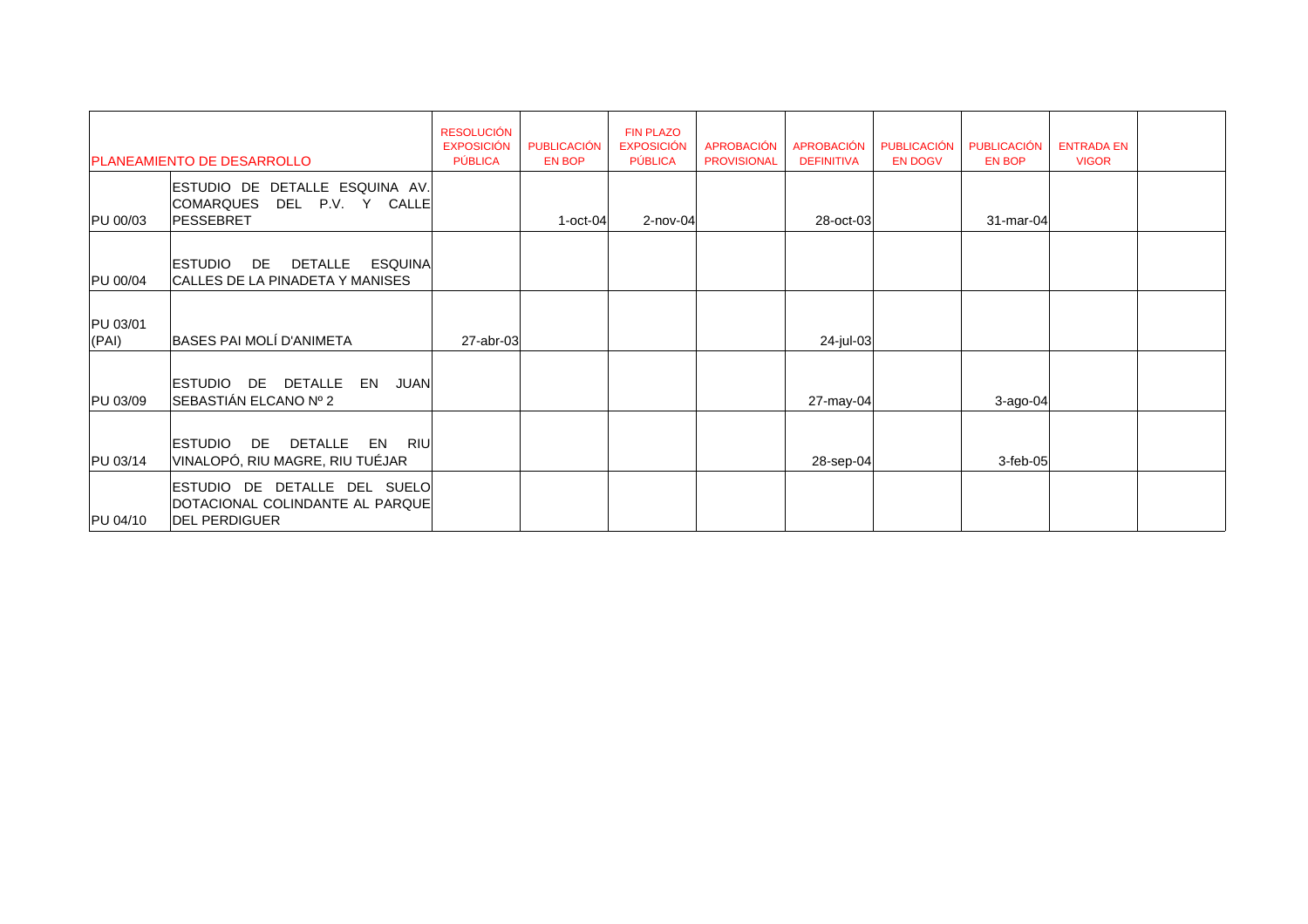|                 | <b>PLANEAMIENTO Y ACTUACIONES SECTORIALES</b>                                                                     | <b>RESOLUCIÓN</b><br><b>EXPOSICIÓN</b><br>PÚBLICA | PUBLICACIÓN<br><b>EN BOP/DOGV</b> | <b>FIN PLAZO</b><br><b>EXPOSICIÓN</b><br><b>PÚBLICA</b> | <b>APROBACIÓN</b><br><b>PROVISIONAL</b> | <b>APROBACIÓN</b><br><b>DEFINITIVA</b> | <b>PUBLICACIÓN</b><br><b>EN DOGV</b> | PUBLICACIÓN<br><b>EN BOP</b> | <b>ENTRADA EN</b><br><b>VIGOR</b> |
|-----------------|-------------------------------------------------------------------------------------------------------------------|---------------------------------------------------|-----------------------------------|---------------------------------------------------------|-----------------------------------------|----------------------------------------|--------------------------------------|------------------------------|-----------------------------------|
| <b>PU 97/02</b> | PLAN ESPECIAL DE LA PLANTA DE<br>TRATAMIENTO DE RESIDUOS SÓLIDOS<br><b>URBANOS</b>                                |                                                   |                                   |                                                         |                                         | 17-jun-98                              | 3-oct-98                             | 30-oct-03                    |                                   |
|                 |                                                                                                                   |                                                   |                                   |                                                         |                                         |                                        |                                      |                              |                                   |
| PU 01/05        | PLAN ZONAL DE RESIDUOS SÓLIDOS                                                                                    |                                                   |                                   |                                                         |                                         | 18-ene-02                              | 25-feb-02                            |                              |                                   |
| EP 03/05        | EMTRE: PROYECTO DE GESTIÓN<br>INSTALACIÓN I. ÁREA DE GESTIÓN I.<br>PLAN ZONAL DE LAS ZONAS III Y VIII.            |                                                   |                                   |                                                         |                                         | $* - 05$                               |                                      |                              |                                   |
| <b>IU 01/24</b> | <b>ACCIÓN</b><br><b>PLAN</b><br><b>PATRICOVA:</b><br><b>DE</b><br>TERRITORIAL RIESGOS DE INUNDACIÓN<br>EN LA C.V. |                                                   | 29-mar-01                         |                                                         |                                         | 28-ene-03                              | 30-ene-03                            |                              |                                   |
| EP 04/05        | CHJ-MMA: DEFENSA INTEGRAL CONTRA<br><b>AVENIDAS EN LA RAMBLA DE POIO</b>                                          |                                                   |                                   | *-*-05                                                  |                                         |                                        |                                      |                              |                                   |
| EP 03/09        | CHJ-MMA: I FORO GENERAL<br>DE<br>PARTICIPACION DEL PARQUE FLUVIAL<br><b>DEL TURIA</b>                             |                                                   |                                   | *- $-$ -03                                              |                                         |                                        |                                      |                              |                                   |
| <b>EP 04/03</b> | CHJ-MMA: II<br>FORO GENERAL DE<br>PARTICIPACION DEL PARQUE FLUVIAL<br><b>DEL TURIA</b>                            |                                                   |                                   | *-*-04                                                  |                                         |                                        |                                      |                              |                                   |
| <b>EP 03/07</b> | <b>DESAGÜES</b><br><b>GV-CIT-DGT:</b><br><b>PARQUE</b><br>LOGÍSTICO.                                              |                                                   |                                   |                                                         |                                         |                                        |                                      |                              |                                   |
| <b>EP 03/08</b> | <b>CHJ-MMA:</b><br>"MODERNIZACION<br><b>CANAL</b><br><b>JUCAR-TURIA"</b>                                          |                                                   |                                   |                                                         |                                         |                                        |                                      |                              |                                   |
| <b>EP 04/02</b> | <b>GV-CIT-DGOP-DOH: BARRANC DEL SALT</b><br><b>DE L'AIGUA</b>                                                     |                                                   |                                   |                                                         |                                         |                                        |                                      |                              |                                   |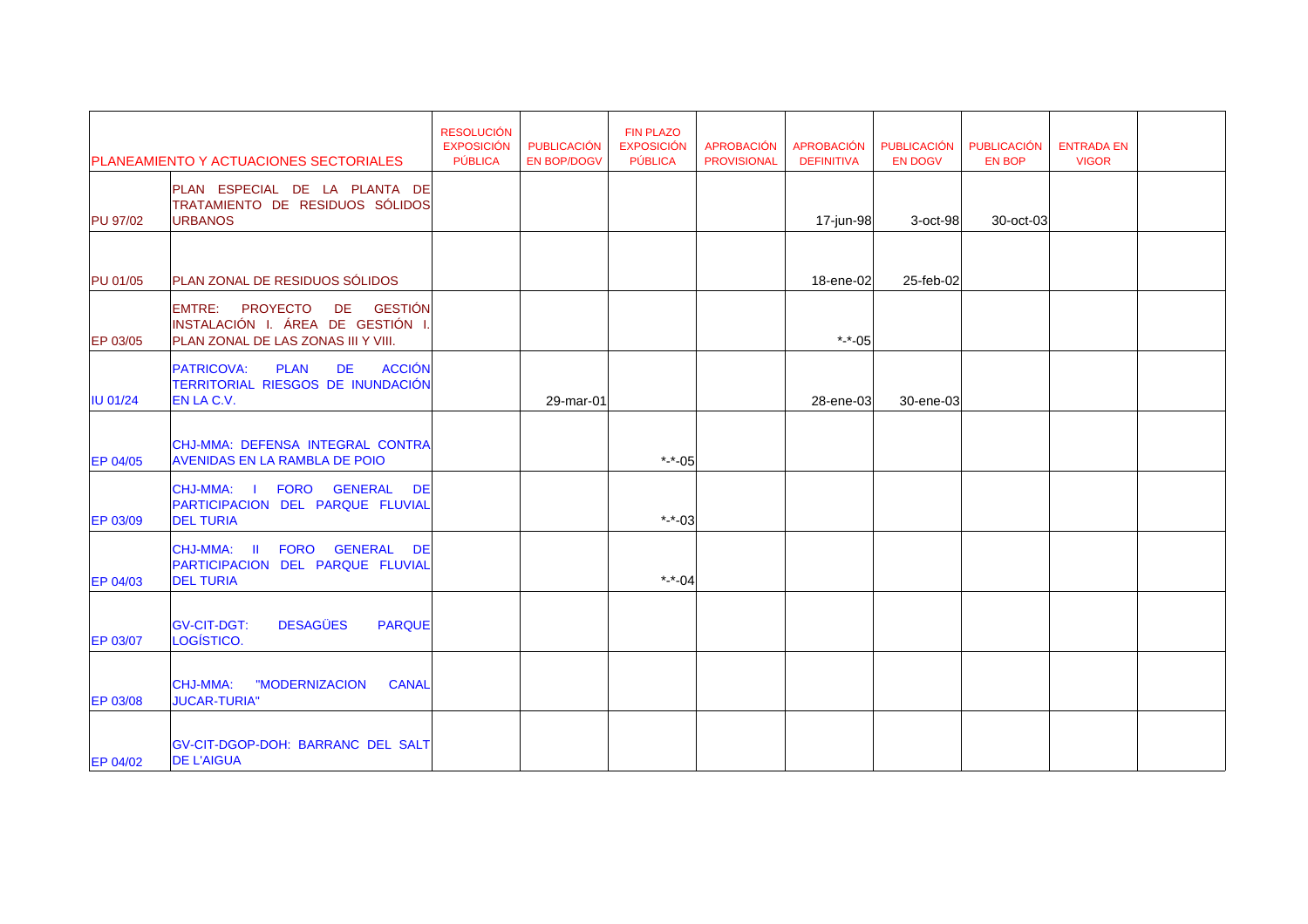| PU 00/11 | <b>PLAN DIRECTOR DEL AEROPUERTO</b> |             |  | 19-iul-01 | 3-ago-01  |           |  |
|----------|-------------------------------------|-------------|--|-----------|-----------|-----------|--|
|          |                                     |             |  |           |           |           |  |
|          |                                     |             |  |           |           |           |  |
| PU 03/02 | <b>PLAN ESPECIAL AEROPORTUARIO</b>  | $3$ -mar-03 |  | 8-sep-04  | 24-feb-05 | 29-oct-04 |  |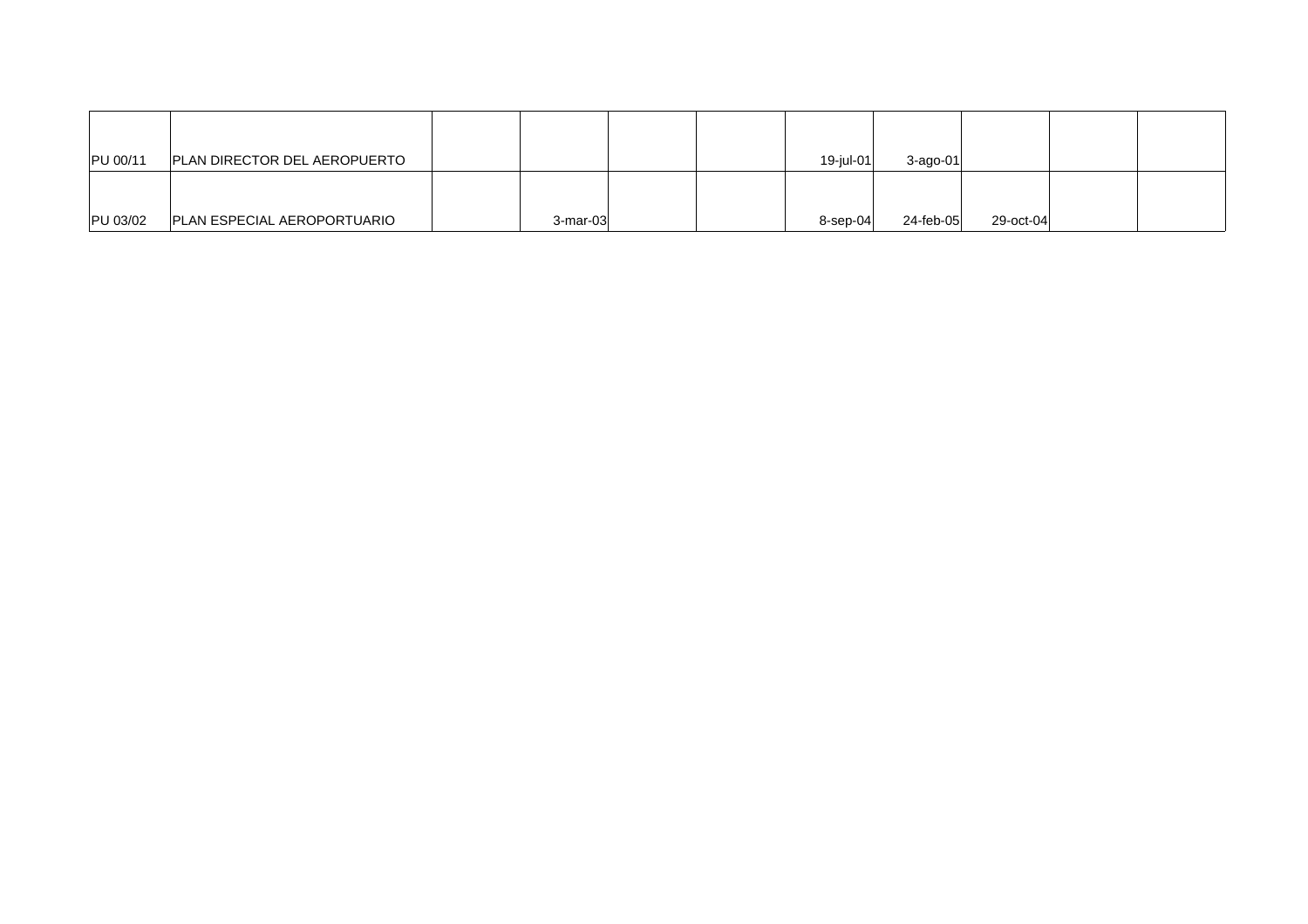|                      | <b>PLANEAMIENTO Y ACTUACIONES SECTORIALES</b>                                                                                                        | <b>RESOLUCIÓN</b><br><b>EXPOSICIÓN</b><br>PÚBLICA | <b>PUBLICACIÓN</b><br>EN D.O. | <b>FIN PLAZO</b><br><b>EXPOSICIÓN</b><br><b>PÚBLICA</b> | <b>APROBACIÓN</b><br><b>PROVISIONAL</b> | <b>APROBACIÓN</b><br><b>DEFINITIVA</b> | <b>PUBLICACIÓN</b><br><b>EN DOGV/BOE</b> | <b>PUBLICACIÓN</b><br><b>EN BOP</b> | <b>ENTRADA EN</b><br><b>VIGOR</b> |  |
|----------------------|------------------------------------------------------------------------------------------------------------------------------------------------------|---------------------------------------------------|-------------------------------|---------------------------------------------------------|-----------------------------------------|----------------------------------------|------------------------------------------|-------------------------------------|-----------------------------------|--|
|                      | <b>MIFO-GIF:</b><br><b>ESTUDIO</b><br><b>INFORMATIVO</b><br><b>PROYECTO TAV SUBTRAMO MOTILLA DEL</b><br><b>PALANCAR - VALENCIA</b>                   |                                                   |                               |                                                         |                                         | 17-feb-03                              | 19-mar-03                                |                                     |                                   |  |
| EP 03/06<br>EP 03/10 | REDACCIÓN<br><b>PROYECTO</b><br><b>MIFO-GIF:</b><br><b>Y</b> CONSTRUCCIÓN<br><b>TAV</b><br><b>SUBTRAMO</b><br><b>MOTILLA DEL PALANCAR - VALENCIA</b> |                                                   |                               |                                                         |                                         |                                        |                                          |                                     |                                   |  |
| EP 02/04             | <b>IFGV: PROYECTO DE CONSTRUCCION DE</b><br>LA LINEA 5 DEL METRO DE VALENCIA,<br><b>TRAMO MISLATA-QUART DE POBLET</b>                                |                                                   |                               |                                                         |                                         |                                        |                                          |                                     |                                   |  |
| EP 03/01             | IFGV: PROYECTO DE CONSTRUCCION DE<br>LA LINEA 5 DEL METRO DE VALENCIA,<br><b>TRAMO QUART DE POBLET-MANISES</b>                                       |                                                   |                               |                                                         |                                         |                                        |                                          |                                     |                                   |  |
| EP 01/09             | GV-CIT-DGOP-DC: RONDA NORTE A<br><b>MISLATA</b>                                                                                                      |                                                   |                               |                                                         |                                         |                                        |                                          |                                     |                                   |  |
| EP 02/03             | GV-CIT-DGT: PROYECTO BÁSICO DE<br>REMODELACION DE ACCESOS AL<br>POLIGONO EL OLIVERAL                                                                 |                                                   |                               |                                                         |                                         |                                        |                                          |                                     |                                   |  |
| EP 05/01             | MIFO-DCE: ENLACE ENTRE LA V-30, LA A3<br>Y LA CV-403 (ACCESOS AL PP "EL<br>PAQUILLO")                                                                |                                                   |                               |                                                         |                                         |                                        |                                          |                                     |                                   |  |
| <b>EP 04/08</b>      | GV-CCEE: INCOACIÓN BIC ACEQUIA DE<br><b>MISLATA</b>                                                                                                  | 15-oct-04                                         | 8-nov-04                      |                                                         |                                         |                                        |                                          |                                     |                                   |  |
| EP 04/07             | GV-CCEE: INCOACIÓN BIC ACEQUIAS<br><b>TRIBUNAL DE LES AIGÜES: AZUDES</b>                                                                             | 7-oct-04                                          | 15-nov-04                     |                                                         |                                         |                                        |                                          |                                     |                                   |  |
|                      | PLANEAMIENTO Y ACTUACIONES SECTORIALES                                                                                                               | <b>RESOLUCIÓN</b><br><b>EXPOSICIÓN</b><br>PÚBLICA | <b>PUBLICACIÓN</b><br>EN D.O. | <b>FIN PLAZO</b><br><b>EXPOSICIÓN</b><br><b>PÚBLICA</b> | <b>APROBACIÓN</b><br><b>PROVISIONAL</b> | <b>APROBACIÓN</b><br><b>DEFINITIVA</b> | PUBLICACIÓN<br><b>EN DOGV/BOE</b>        | <b>PUBLICACIÓN</b><br><b>EN BOP</b> | <b>ENTRADA EN</b><br><b>VIGOR</b> |  |